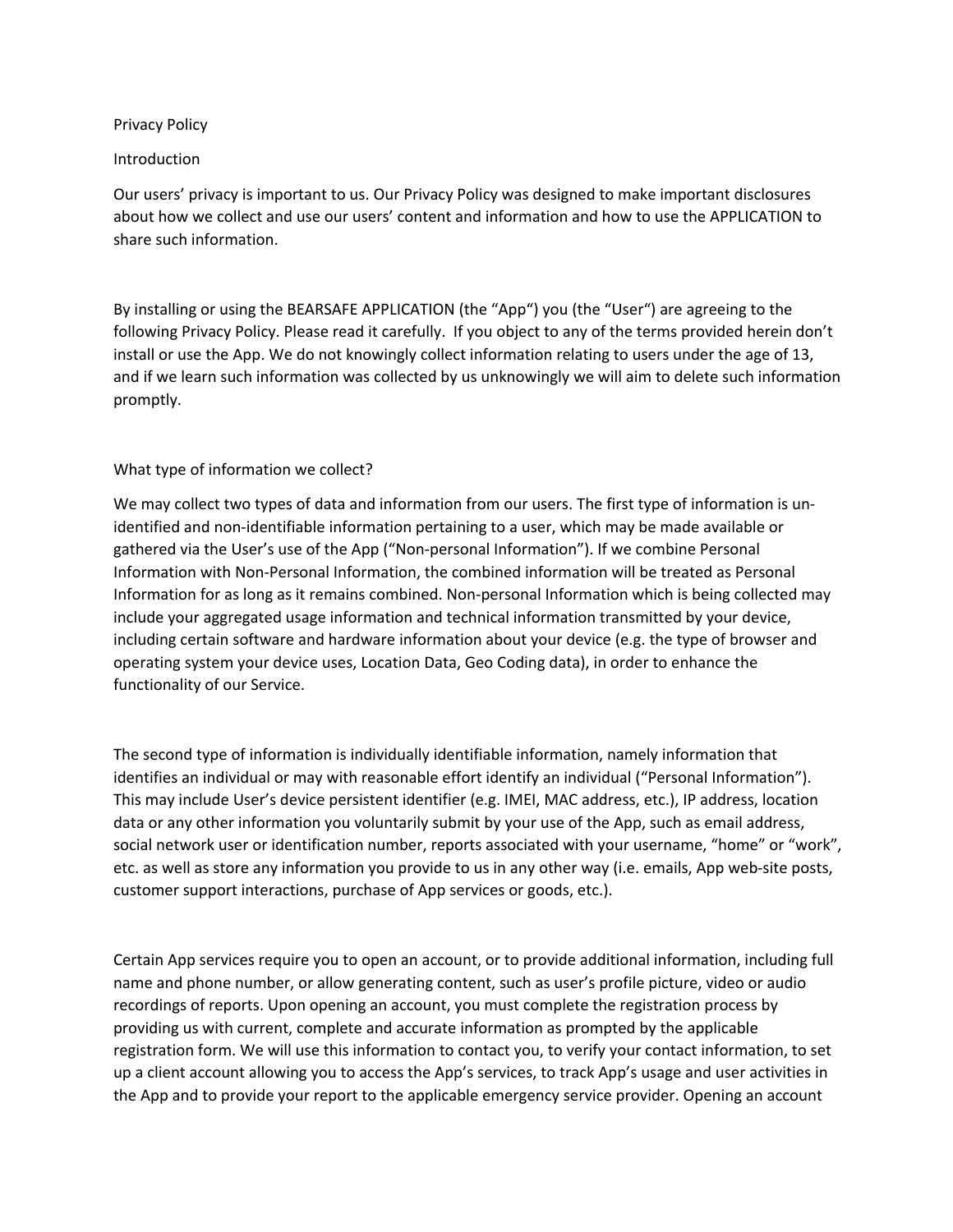might also be available via using a Facebook or other third-party platform provided account supported by the App (the "Platform"). By accessing the App through a Platform, you are authorizing us to collect, store, and use in accordance with this Privacy Policy any and all information that you agreed that the Platform could provide to us in connection with the App based on your Platform settings. Your agreement takes place when you connect with the Platform account via the App. If you choose to, You can use our "Find friends" feature to find people from your contacts list who use the App. If you choose to find friends through your device's contacts list you hereby grant us the right to access your contacts list and use this information in order to determine whether or not someone in your contacts is using the App.

### How may we use the information we collect?

We use and share Personal Information in the manners described in this Privacy Policy. The Personal Information will be disclosed to a third party only to the extent required for the specific purpose, as stipulated in the Privacy Policy. We require that relevant third party agree to process such information in compliance with our Privacy Policy.

We may use Personal Information to provide the services through the App, to improve and customize our App to your needs and to identify and authenticate your access to certain features of the App. We may also use the information to monitor and analyze trends, usage and activities in connection with our App.

Information Disclosure: We may transfer or disclose Personal Information to our subsidiaries, parent companies or service providers who are located in different jurisdictions across the world, for the purpose of: (a) storing or processing such information on our behalf or to assist us with our business operations and to provide and improve our App; (b) performing research, technical diagnostics, analytics or statistical purposes; or (c) referring reports to third party emergency agencies and authorities to handle reported events. We may disclose Personal Information, or any information you submitted via the App if we have a good faith belief that disclosure of such information is helpful or reasonably necessary to: (i) comply with any applicable law, regulation, legal process or governmental request; (ii) enforce our policies, including investigations of potential violations thereof; (iii) investigate, detect, prevent, or take action regarding illegal activities or other wrongdoing, suspected fraud or security issues; (iv) to establish or exercise our rights to defend against legal claims; (v) prevent harm to the rights, property or safety of us, our users, yourself or any third party; or (vi) for the purpose of collaborating with law enforcement agencies and/or in case we find it necessary in order to enforce intellectual property or other legal rights. We and our data partners may also obtain information from other sources and combine that with information we collect through our App to identify you on other devices or browsers.

Information on Your Public Profile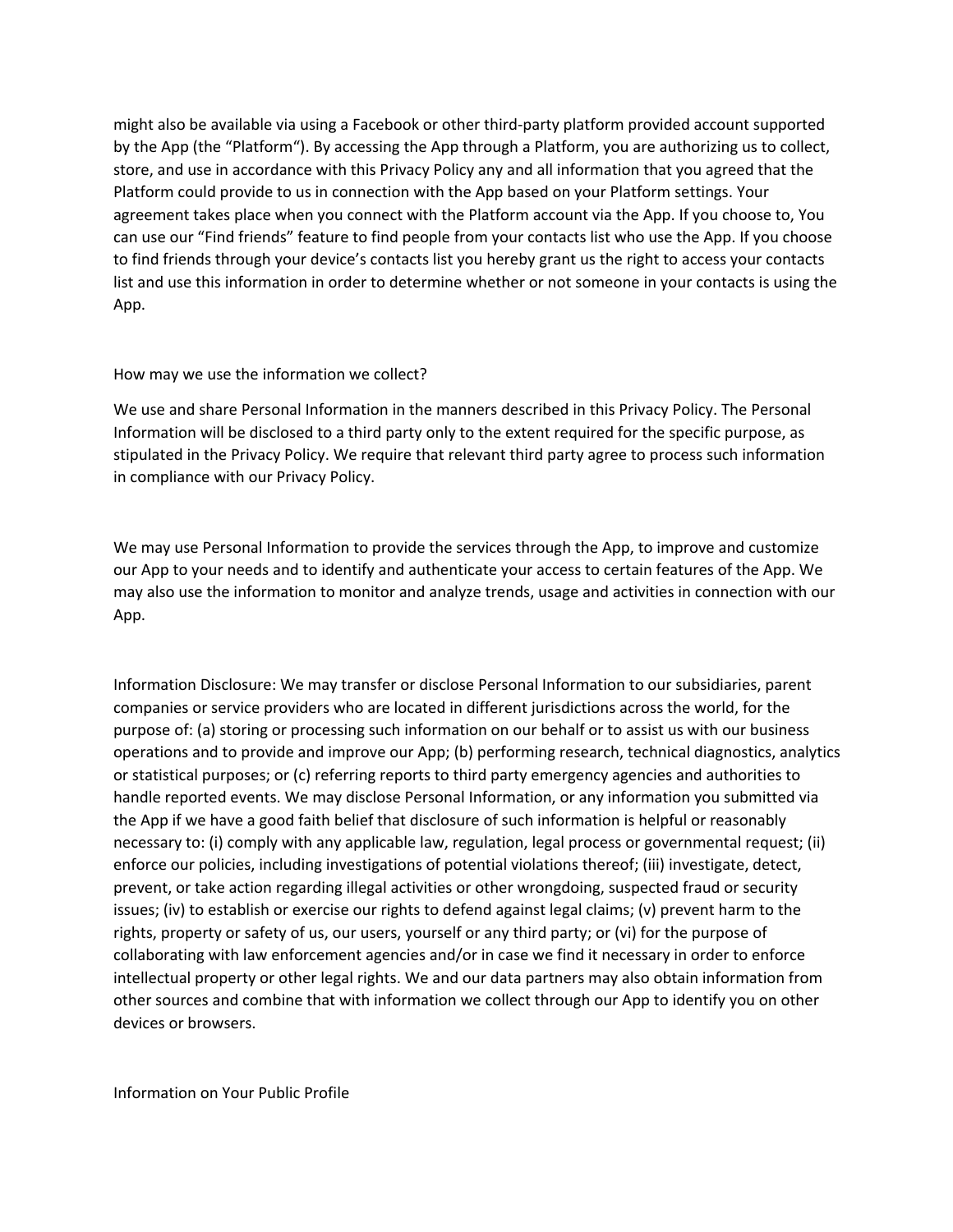Any information or content that you voluntarily disclose on your profile becomes available to the public, subject to by applicable privacy settings that you set. Anyone can see your public profile, including reports you make, users who are included in Emergency Contacts by you and the profile information you give us such as your user name and picture. We may also make this public information available through certain APPLICATION features. For example, users who are connected to you will be notified when you submit new reports. In addition, when an incident is reported we may generate a map of such reports (i.e. the "Live Map") detailing the reports made on such incident and the locations from which they were made along with certain information from the public profile of users who made such reports.

You may limit the information we can share from your public profile, and the users with whom we can share such information through your privacy settings, as follows:

Access and change information in your profile page at any time, choose whether your profile page is available to search.

Choose to manually approve each request to Parent Connect you or be Connected by you.

Choose to make your profile private, which will exclude certain information from your public profile and make it accessible only to users who Parent Connect you or are Connected by you, for example, excluding your name and picture from reports on the Live Map.

Close your account at any time. When you close your account, we'll deactivate it and remove your profile. We may retain archived copies of your information as required by law or for legitimate business purposes.

In addition to the examples above, we offer other choices that you can learn more about in our Help Center.

# Use of Anonymous Information

We may store on our servers or our cloud servers, use or share Non-personal Information (i.e. information which does not enable identification of an individual user, i.e. non-Personal Information, aggregated information or Personal Information in non-human readable form; e.g. anonymous or aggregated information concerning the way our user community interacts with the Service) in any of the above circumstances, as well as for the purpose of providing and improving our services, aggregate statistics, marketing and advertising purposes and conduct business and marketing analysis, and enhance your experience with the Service.

# Third party collection of information

This Privacy Policy does not apply to the practices of companies that we do not own or control, or to individuals whom we do not employ or manage, including any emergency agencies or authorities or any other third party to which we may disclose information as set forth in this Privacy Policy.